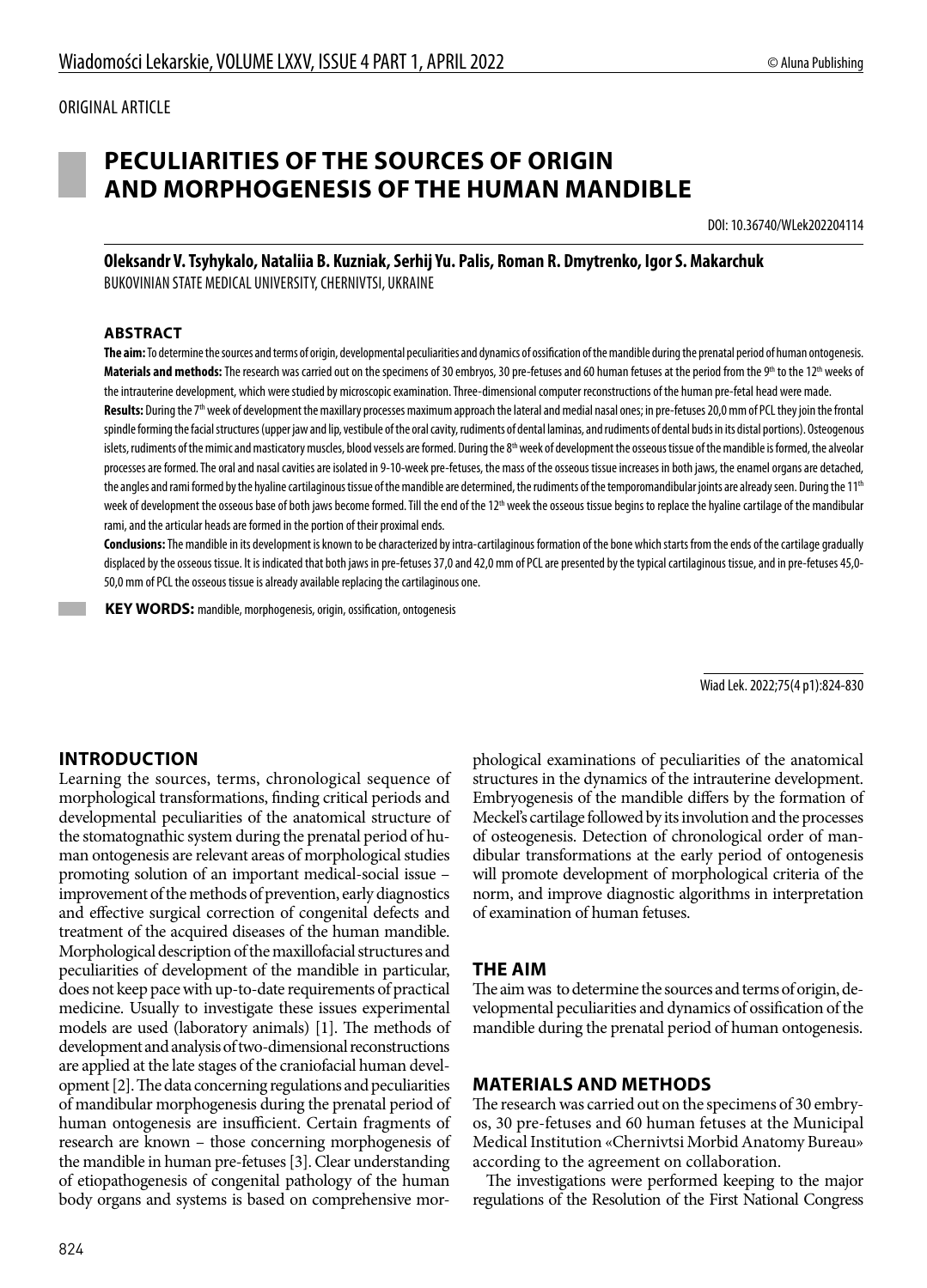

**Fig. 1.** Transverse section of Meckel's cartilage of the human embryo 13,5 mm of PCL. Staining with hematoxylin and eosin. Microphotograph. Magnification: 80х. Signs: 1 – Meckel's cartilage; 2 – perichondrium; 3 – mesenchyme.



**Fig. 2**. Three-dimensional computer reconstruction of the human pre-fetal head 19,0 mm of PCL. А – anterior projection, Б – left anterior-lateral projection. Magnification: 15х. Signs:

1 – Meckel's cartilage; 2 – foci of mandibular osteogenesis; 3 – foci of the maxillary osteogenesis; 4 – nasal capsule; 5 – rudiment of the cranial bones; 6 – eyeballs; 7 – basilar artery; 8 – inferior alveolar artery; 9 – maxillary artery; 10 – auricular cartilage.



**Fig. 3.** Histological section of the pre-fetal mandible 18,0 mm of PCL. Staining with hematoxylin and eosin. Microphotograph. Magnification: 190х. Signs: 1 – osteogenous islets, 2 – condensed mesenchyme around the osteogenous islets, 3 – blood islets.



**Fig. 4.** Frontal section of the right mandible of the human pre-fetus 25,0 mm of PCL. Staining with hematoxylin and eosin. Microphotograph. Magnification: 50х. Signs:

1 – Meckel's cartilage; 2 – rudiment of the mandible; 3 – skin.



**Fig. 5.** Fragment of head section of the human pre-fetus 23,0 mm of PCL. The vestibule of the oral cavity lines the stratified epithelium. Staining with hematoxylin and eosin. Magnification: 30х. Signs: 1 – upper lip; 2 – lower lip; 3 – lateral palatine lamina; 4 – Meckel's cartilage; 5 – dental laminas; 6 – tongue; 7 – osteogenesis foci.

on Bioethics «General Ethic Principles of Experiments on Animals» (2001), ICH GCP (1996), the European Union Convention on Human Rights and Biomedicine (04.04.1997), and the European Convention for the Protection of Vertebrate Animals Used for Experimental and Other Scientific Purposes (18.03.1986), the Declaration of Helsinki on Ethical Principles for Medical Research Involving Human Subjects (1964-2008), EU Directives №609 (24.11.1986), the Orders of the Ministry of Health of Ukraine № 690 dated 23.09.2009, №944 dated 14.12.2009, № 616 dated 03.08.2012.

### **RESULTS**

At the beginning of the  $6<sup>th</sup>$  week of the intrauterine development (embryos 8,0-11,0 mm of the parieto-coccygeal length (PCL)) the anlage of Meckel's cartilage is clearly determined. Its central part is formed by oval cells densely packed. These cells are visually smaller than those surrounding cartilages (Fig. 1). They present a distinctive center for the beginning of the cartilage formation. The perichondrium begins to form along the periphery of Meckel's cartilage at the end of the  $6<sup>th</sup>$  week of the intrauterine development.

Osteogenous islets are found in embryos 10,0-11,0 mm of PCL (the middle of the 6<sup>th</sup> week of the intrauterine development). These are the areas of mesenchyme hardening located on both sides of the cartilaginous mandibular anlages. The cellular elements in their content are characterized by other forms of cells and nuclear-cytoplasmic correlation in them. The degree of intensity of the osteogenous anlages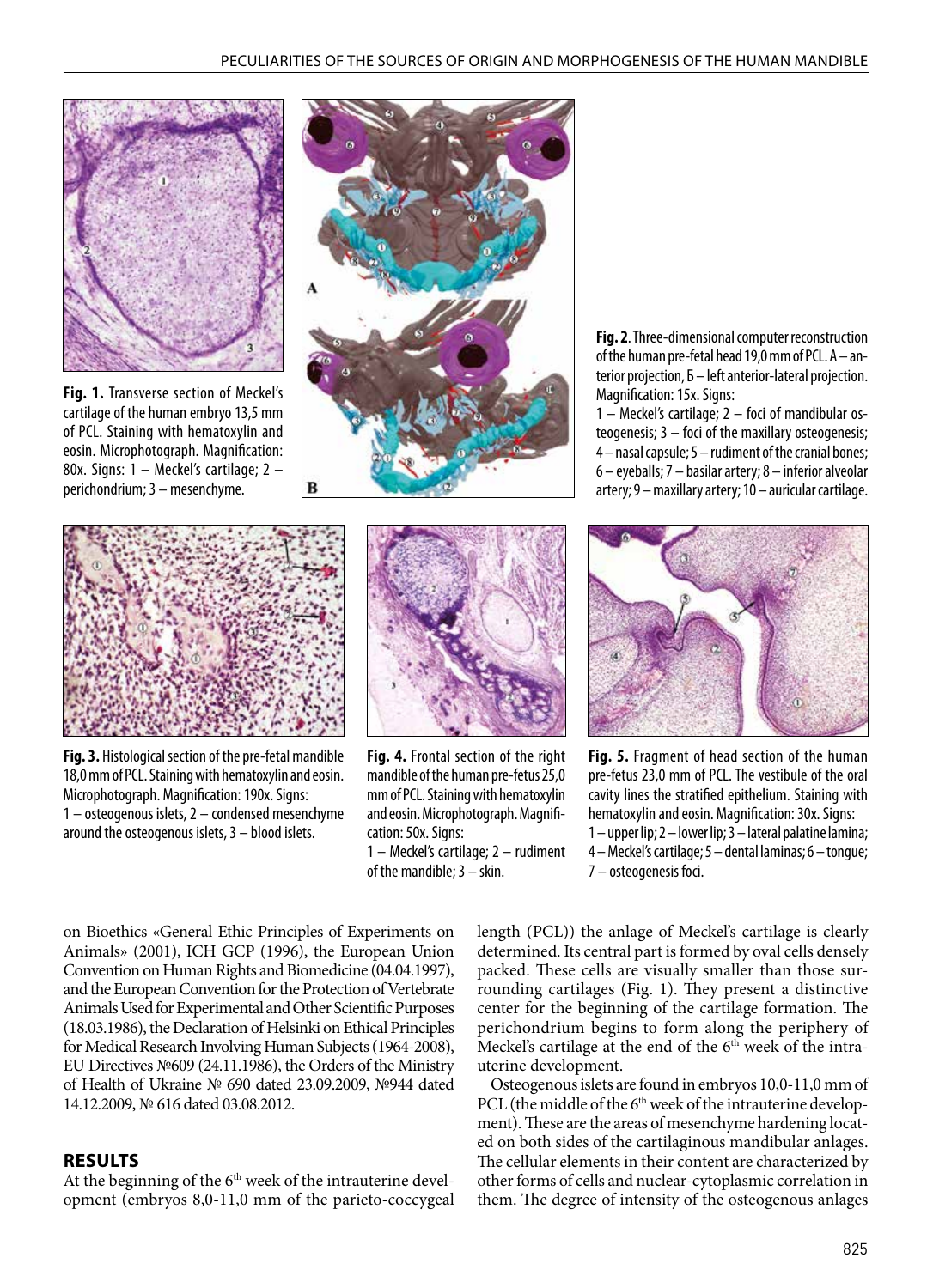

**Fig. 6.** Frontal section of the mandible of the human pre-fetus 35,0 mm of PCL. Staining with hematoxylin and eosin. Microphotograph. Magnification: 50х. Signs:

1 – Meckel's cartilage; 2 – mandible rudiment; 3 – rudiments of teeth; 4 – tongue; 5 – mandibular-sublingual muscles; 6 – submental- sublingual muscles; 7 – submental-lingual muscles; 8 – anterior ventricles of the digastric muscles; 9 – sublingual glands; 10 – lingual arteries.



**Fig. 7.** Fragment of the mandible of the human fetus 55,0 mm of PCL. Silver impregnation. Microphotograph. Magnification.: 50х. Signs: 1 – Meckel's cartilage; 2 – osseous tissue trabecule; 3 – muscular elements.

decreases in the distal direction, and they are lacking in the areas of ventral extremities of Meckel's cartilage.

At the beginning of the pre-fetal period of the intrauterine development the submental nerve is detected close to the inferior border of Meckel's cartilage in the point of the primary ossification center of the mandible. Meckel's cartilages are delimited along the median line in the area of the chin by a thin mesenchyme layer.

At the end of the 7<sup>th</sup> week of intrauterine development (pre-fetuses 17,0-22,0 mm of PCL) the rudiment of the mandible is found externally from Meckel's cartilages occurring from the adjacent mesenchyme. A small concavity of the cartilage is seen into the center of the primary ossification of the mandible, followed by its ossification along the whole cartilage. At the end of the  $7<sup>th</sup>$  week of intrauterine development mandible ossification occurs not only distally

from the primary center, but in the submental area as well. Due to this process Meckel's cartilage becomes surrounded by the bone along the anterior and posterior surfaces (Fig. 2). At the same time, the process of impression of the dental lamina in the space between the cartilage and anterior bony surface of the mandible is observed.

Special attention is drawn to the fact that the foci of osteogenesis localized externally from Meckel's cartilage in the shape of separate islets with clear signs of mineralization are found among the structures of the mandibular rudiments more clearly than in the objects of preliminary stages. This mineralization becomes especially visible at the end of the 7<sup>th</sup> week of the intrauterine development. Mineralized islets of the osseous tissue are surrounded by osteoblasts closely adjacent one to another. Their shape is various – from oval to trapezoid (Fig. 3).

Comparing the morphology of certain osteogenic islets our attention was drawn to the fact that they differed in the course of their development by their size, number of cells in the unit of volume of the intercellular matrix, degree of mineralization of osteogenesis centers, which is indicated by the difference of the tinctorial properties of their structures.

Mineralization of osteogenous islets was found to occur nonsynchronous repeating the dynamics of the processes of formation of the mandibular processes. We have found that those areas located closer to Meckel's cartilage are stained more intensively. We consider it is associated with reciprocal relations established between the structures of Meckel's cartilage participating in the formation of the mandible, and osteogenous components in the process of differentiation. Compact mesenchyme participating in osteogenesis is located around osteogenous islets.

The nuclei of osteoblasts are oval by shape. They are most often located eccentrically, dislocating to the apical pole, and the cytoplasm demonstrates pronounced basophilia in different degrees.

The cells located inside of the osteogenous islets become of an elongated stellate shape with various numbers of short processes. The cytoplasm of these cells is stained with the major dyes less intensively than in the area surrounding the islets of osteoblasts. They are located one by one in the so-called lacunas which outlines imitate the shape of cells. Due to the action of a fixing agent the sizes of cells become smaller than lacunar formations, therefore, light colorless cavities are found around them. Considering a specific shape of such cells isolated one from another by intercellular substance, they may be called osteocytes on their different stages of maturation.

Therefore, on the 7<sup>th</sup> week of the intrauterine development differentiation of structures participating in the formation of the maxillofacial apparatus occurs more rapidly in comparison with the previous stage of development. Osteogenesis is more active in the mandible. The vestibule of the oral cavity is formed, dental laminas are laid, and till the end of the  $7<sup>th</sup>$  week dental germs are laid down. The mimic and masticatory muscles are differentiated.

During the  $8<sup>th</sup>$  week of the intrauterine development (pre-fetuses 21,0-30,0 mm of PCL) further ossification of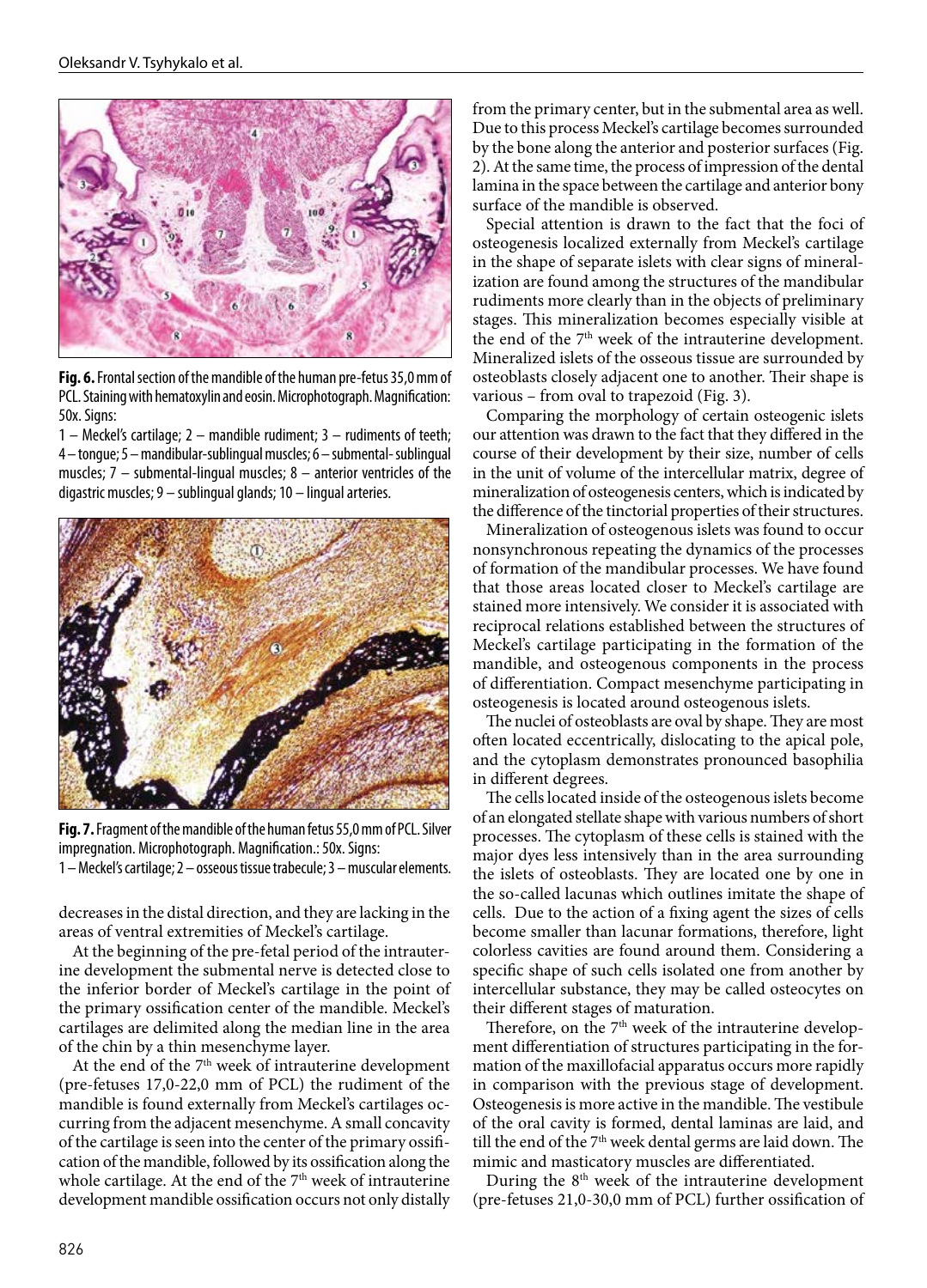the mandible occurs. It becomes visible in the area of its rami (Fig. 4).

Meckel's cartilage begins to lose its clear outlines and smooth surfaces, and the distance between the posterior extremities of cartilages enlarges. The cells of the cartilage become vacuolated and lose their nuclei. Ossification process spreads over all the areas of the mandible. Ossified rami of the mandible are the places for attachment of the masticatory muscles, they are located on both sides from the cartilage, and the base of the mandible surrounds it from below and from the side. The body of the mandible becomes U-shaped.

The islets of the osseous tissue are seen laterally from Meckel's cartilage. These islets in comparison with similar formations in the pre-fetuses of the  $7<sup>th</sup>$  week of the intrauterine development become larger in size at the expense of their growth on the one hand, and on the other – at the expense of fusion between themselves. As a result, the space between osteogenous islets filled by mesenchyme becomes vividly smaller. The foci of ossification spread along Meckel's cartilages both in the proximal and distal directions making up the bony basis of the mandible, and the rudiments of alveolar processes in the shape of grooves open into the side of dental gums in particular.

Similar to the previous stage of development the mesenchyme around the cartilages is characterized by more compact location cell in it, and around the islets of the osseous tissue.

The foci of osteogenesis in the mandible are found in the form of separate osteogenous islets of various size (Fig. 5). They are oxyphil stained, and differentiated osteoblasts are localized along the periphery. Single osteocytes separated one from another by the intercellular matrix, are located in the middle of them. Some of the osteogenous islets are on the initial stages of osteogenesis in the form of osteoid masses surrounded by the osteogenous cells. Cells are still absent inside of such formations. Oxyphilia in the centers of osteogenesis of the maxillary rudiments is less prominent than in the osteogenous islets of the mandible. Thus, morphological peculiarities and tinctorial properties of the intercellular matrix of the osteogenous rudiments are indicative of the heterochronic bone formation in the mandible and maxilla.

During the  $9<sup>th</sup>$  week of the intrauterine development osteogenesis is implemented actively, and due to this process their bony basis is formed. The osseous septa in the mandible which are located from both the ventral-lateral sides from Meckel's cartilage approach each other in the distal direction. Though in the area of the chin similar to the extremities of Meckel's cartilage they remain divided by the layer of the connective tissue presented by the cellular elements located compact. Due to appositional growth the amount of the osseous tissue in the maxillofacial apparatus increases considerably, and therefore it participates in the formation of the shape of the facial portion of the head.

Morphological structural changes of the osseous tissue are characterized by general biological regularities of osteogenesis in both jaws, but similar to the previous stage of development ossification in the mandible occurs quicker. Thus, if the maxilla does not have compact consolidation of the osseous islets, the latter practically form an integral osseous structure of a trabecular type in the mandible. At the same time, a common feature for both jaws is that the osseous tissue increases in them by means of an appositional way at the expense of active proliferation of osteoblasts located on the surface of the osseous tissue, and their secretion of the intercellular substance components in which they gradually are embedded.

Morphology of the osteoblasts located in the periphery of the osseous basis of the jaws is rather variable. First of all, they are different by their shape. They may be oval and amorphous. Basophilia of their cytoplasm is diverse, which is associated with a different degree of their differentiation. In the course of embedding the cells into the intercellular substance they become of an elongate shape.

At this stage of development the rates of histogenetic formation take place in the mandible. One of the signs is more accelerated osteogenesis in it. Stromal elements of the red bone marrow are formed in the centers of its osseous basis, while it is not observed in the upper jaw.

The alveolar processes in the form of osseous laminas connected close to the base are formed in both jaws.

The distal extremities of the osseous laminas form alveolar grooves (Fig. 6). And the thickness and degree of development of the external laminas are more expressed in comparison with the internal ones. The grooves are filled with mesenchyme inside. Bot typical mesenchyme cells and those on the stage of their differentiation are found in its loosely located cells. The structures of the alveolar nerves with basophil staining are clearly seen by their morphological peculiarities between the mesenchyme cells located in the alveolar grooves.

During the 10<sup>th</sup> week of the intrauterine development the rates of differentiation of the hard and soft tissues of the human maxillofacial apparatus continue to increase compared to the previous stage of development. The upper jaw is modeled by the osseous tissue islets fused between themselves, and the hard basis of the mandible together with the osseous tissue are still formed by Meckel's cartilage.

Osseous rudiments of both jaws are of a typical structure peculiar for the rough fibrous osseous tissue. The signs of periosteum formation are found in some places of their periphery, the external and internal layers can be seen in it. Fuchsine stained collagen fibers are found in the external layer, osteoblasts oriented by their long diameters parallel to the surface of the osseous base are located in the internal layer.

The osseous tissue matrix is unevenly contrasted. Its peripheral area manifests oxyphilic properties, and the central one is stained by the common dyes. Lacunas of various shapes are seen in it. Osteocytes with cytoplasmic processes emerging from them are located in the lacunas. As a result of fixing agent action their bodies become considerably smaller, therefore unstained cavities are visualized around cells. They give the osseous tissue a porous view.

Fusion of the distal extremities of Meckel's cartilage in the area of the chin at the end of the 10<sup>th</sup> week of the intrauterine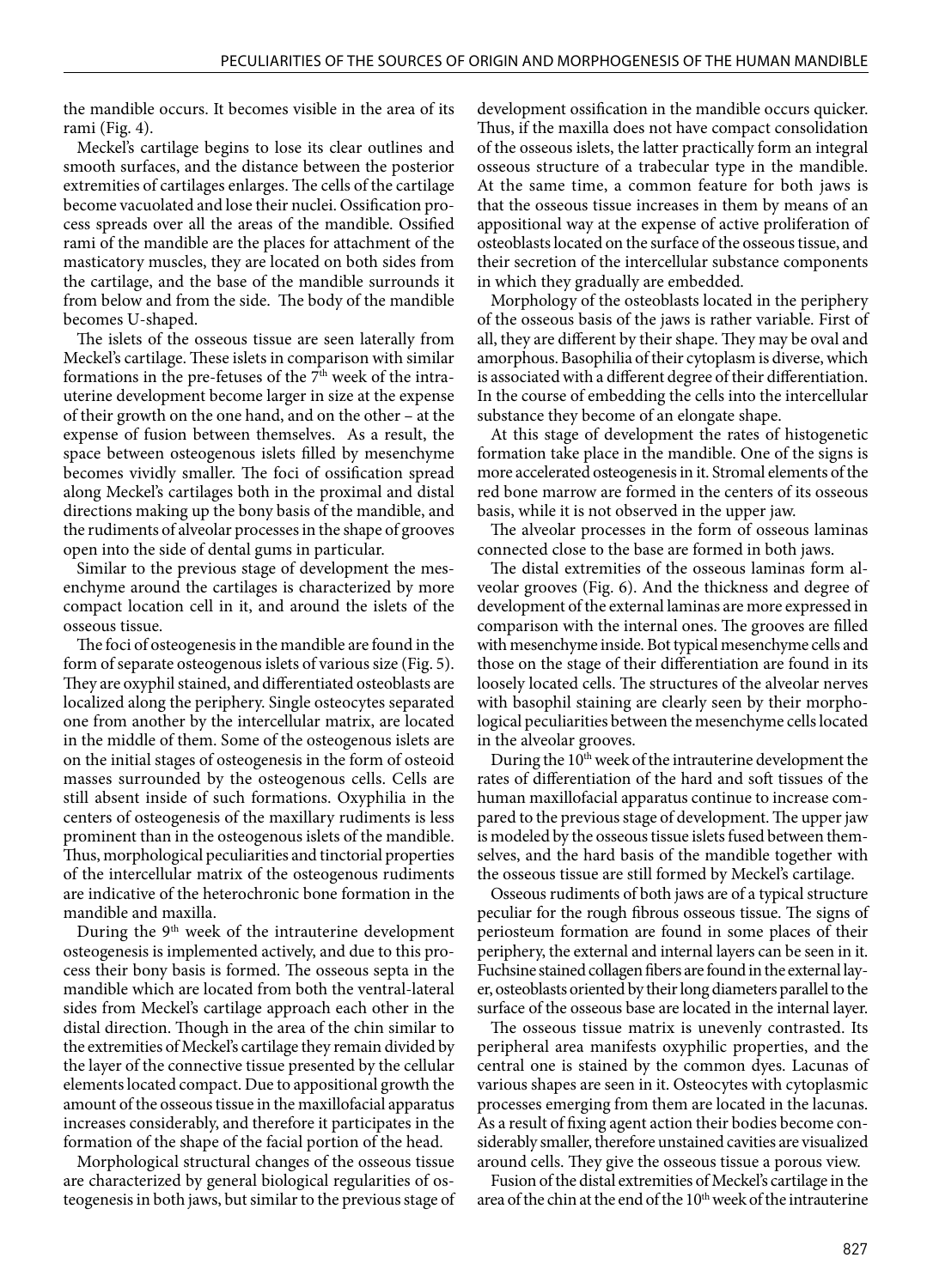development is a specific feature of the mandible development. The osseous formations located in the ventral-lateral position are directed forward coming closer together and are connected along the midline by means of the retention connective tissue ligament, which morphologic features are similar to the 9-week pre-fetuses.

Formation of the alveolar process continues along the whole osseous basis. The borders of its walls are directed to the side of dental rudiments and envelope them Y-shaped. The alveolar groove is filled with mesenchyme containing blood vessels and big trunks of the alveolar nerves.

The rami of the mandible are more visualized at this stage of development. They emerge from its proximal portions at an obtuse angle and decline from Meckel's cartilage cranially into the direction of the temporal bones where the areas of mesenchyme cells condensation are determined. They are rudiments of the heads of the temporomandibular joints.

Contrary to the osseous basis of the mandibular body which is directly formed from the mesenchyme, its rami are formed by the hyaline cartilage which is displaced by the osseous tissue later. Its intercellular matrix manifests pronounced basophilia.

During the  $11-12<sup>th</sup>$  weeks of the intrauterine development the rami of the mandible continue to form. First they are formed by the hyaline cartilage, but to the end of the 12<sup>th</sup> week of the intrauterine development narrow deposits of the osseous tissue appear around the cartilage which differ from it by tinctorial features.

Meckel's cartilage is located to the middle from the osseous basis of the mandibular body. Space between it and the osseous tissue is filled with mesenchyme. This space is dilated in the proximal portion and narrowed to minimum in the distal direction.

Argyrophilic fibers are found in the connective tissue structures of the maxillofacial apparatus with silver impregnation. The centers of ossification are impregnated more intensively in comparison with other structures. The intercellular matrix of Meckel's cartilage is non-reactive, but the structural elements of the muscular tissue are found clearly (Fig.7).

Formation of the mandibular rami continues in the 12 week pre-fetuses. These rami emerge from the angles of the mandible in the dorsal-cranial direction. The hard base of the rami consists of the hyaline cartilage in the form of continuous bundles with relatively smooth borders. An amorphous component of the hyaline cartilage forming the mandibular rami and the heads of the temporomandibular joints demonstrate sharply basophilic properties. As far as the hyaline cartilage is replaced by the osseous tissue, tinctorial properties change into oxyphilic ones, and as a result the border between them is clearly visualized in the form of a broken line. Formation of the heads of the temporomandibular joints continues at this stage of development.

### **DISCUSSION**

We have found that at the end of the  $5<sup>th</sup>$  week of embryogenesis isolation of Meckel's cartilage is observed in the mandibular rudiments. The cartilage makes up their hard base. Parallel to this process the foci of mesenchyme condensation located in the lateral direction from the cartilage anlages are determined. From the topographic point of view these foci correspond to osteogenous islets which become more apparent during further stages of embryogenesis, that is, during the 6-7 weeks of development. In this respect the data of our study correspond to the data of other researchers [4].

The foci of direct osteogenesis in the upper jaw appear a week later after the fusion of the maxillary processes with the nasal and medial frontal processes. The researchers of this issue state [5] that the foci of the membranous ossification in both jaws are clearly determined in the embryos of the 8<sup>th</sup> week of development stained with alizarin and cleared in xylene, the parietal-coccygeal length of these embryos is 23,5 mm. At the same time, there are several ossification centers in the upper jaw which develop from the heterogeneous anlages. Thus, its cutting part is formed of the material of the nasal passages, and the rami originate from the maxillary spindles of the mandibular arch. The osseous tissue of these maxillary rami undergoes ossification first, while in the cutting portion this process occurs later.

According to the literary data [6], the human embryos 12,5-13,0 mm of PCL already have the primary palate. It is known to be resulted from the fusion of the distal extremities of the palatine processes [7]. Other sources state that this process occurs during the  $8<sup>th</sup>$  week of embryogenesis. During the fetal period starting from the 9<sup>th</sup> week of development [8], the proximal portions of the palatine processes continue to approach each other. Their fusion is over at the end of the 9<sup>th</sup> week of the intrauterine development (33,0) mm of PCL) resulting in the formation of the secondary palate. These data are confirmed by our investigations as well. Still other sources admit that this process only starts at the 7-8 week and is over during the  $10^{th}$  week [9].

According to the data of the scientific sources [10], the rudiments of the maxillary sinuses in the form of small hollow formations begin to isolate during the  $9<sup>th</sup>$  week of the intrauterine development. Our studies found that during this period of development the alveolar groove is formed in the mandible. The wall of the groove is formed by the two osseous laminas: internal and external. And the internal osseous lamina first is thinner in comparison with the external one. Free borders of the groove open into the side of enamel rudiments and involve them as Y-shaped. The alveolar groove is filled with poorly differentiated mesenchyme in which alveolar nerves pass and blood vessels are formed that gradually join together, and finally contact the rami of the major alveolar vessels. The process of the alveolar groove formation in the upper jaw is lagging behind in comparison with the mandible.

The osseous formations are the most extensional near the base of the alveolar groves of both jaws. Their amorphous part along the periphery is poorly oxyphile stained, while the central part of the alveolar crests demonstrates besophilia, and morphology of the cellular elements is similar to that of the chondrocytes.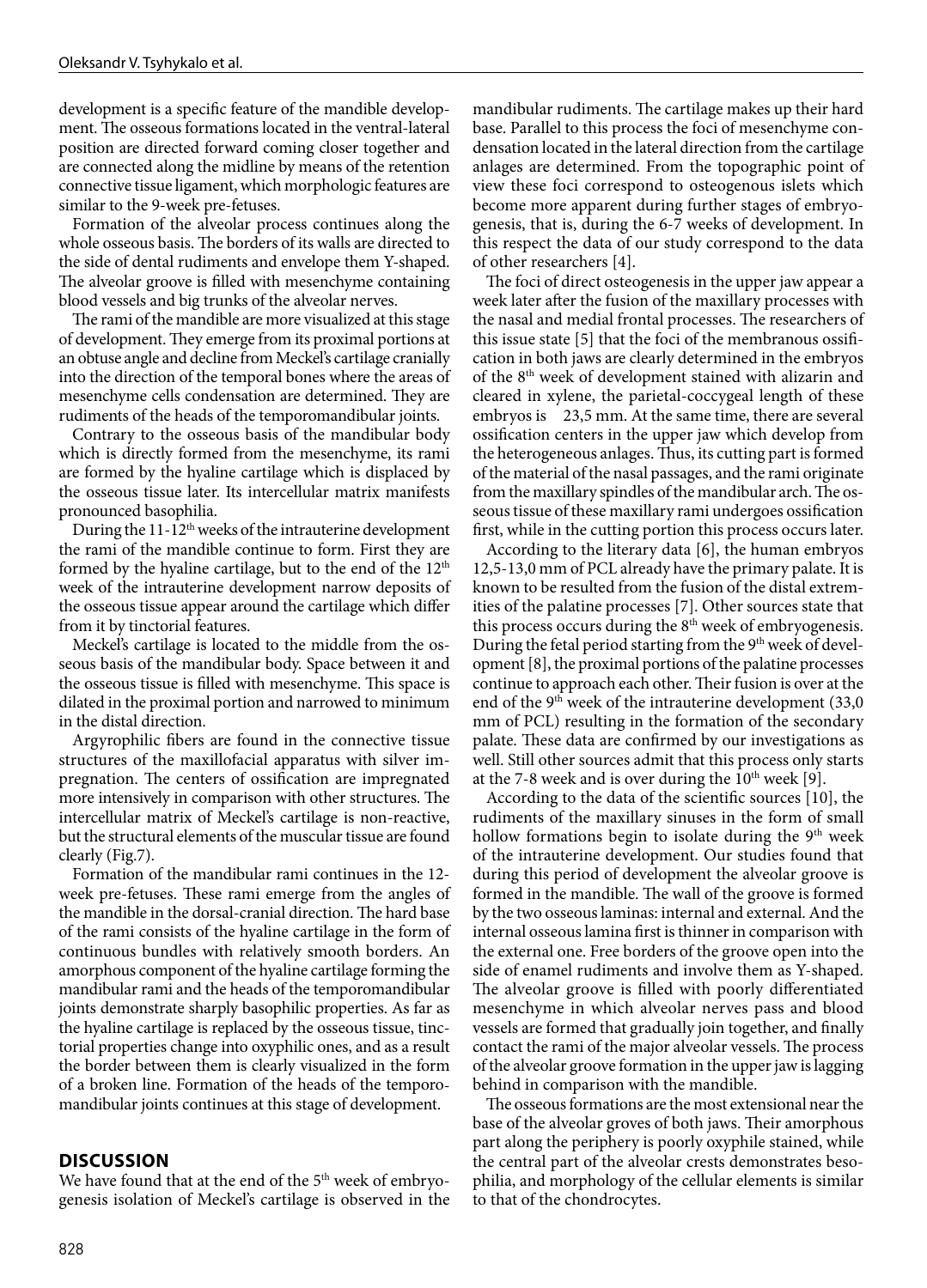Chondroid is supposed to be the periosteal osseous tissue in the process of formation, and the cells contained in it are similar to those of cartilage by their morphological characteristics. They are modified osteocytes possessing a convergent likelihood with chondrocytes. In the process of differentiation that makes up the basis of embryonic histogenesis the cellular elements of one and the same type are considered to be able to undergo a number of specific qualitative changes. As a result of these changes the cellular elements are specialized to perform certain functions [11].

Our studies demonstrated that in pre-fetuses 40,0 mm of PCL (the end of the  $10^{th}$  – beginning of the  $11^{th}$  weeks of development) the longitudinal fusion of Meckel's cartilage in the mandible results in maximum approach of its distal extremities and their fusion in the area of the chin.

During 11-12<sup>th</sup> weeks of the intrauterine development paired processes are formed in the area of the proximal ends of the mandibular rami directed upwards: ventral coronary and dorsal condylar ones.

At this period the structures forming articular heads appear on the ends of the condylar processes. Certain researchers state that isolation of these structures in the form of mesenchyme condensation occurs much earlier – during the 8th week of the intrauterine development. Their further formation continues during subsequent 10-12weeks in the form of rudiments of the hyaline cartilage which later will be replaced by the osseous tissue. Simultaneously with isolation of the articular heads the sockets of the joints begin to form as well. Their endesmal ossification continues as far as the articular heads are isolated. Meanwhile, even in 4-month human fetuses the temporomandibular joints are characterized by their incomplete structure. We did not find the formation of the temporomandibular joints during the 11-12<sup>th</sup> weeks of the intrauterine development either.

According to our data at this period the structure of the mandibular rami is mostly represented by the hyaline cartilage covered with a thin layer of the osseous tissue. The formation of the tissue occurs by means of appositional overlapping on the cartilaginous anlages modeling the rami. Therefore, the cartilage undergoes degenerative changes and is replaced by the osseous tissue.

Thus, contrary to the formation of the mandibular body, the formation of the osseous base of the mandibular rami results from indirect osteogenesis. And the data found in the course of our investigations correspond with the data of other researchers [12].

The rudiments of the mandibular rami in the distal direction join the osseous formations of its body. These formations from both sides envelope Meckel's cartilage in the form of an arch externally and approach one another in the area of the chin. Though, contrary to Meckel's cartilage they do not join together. Temporary compact connective tissue is formed between them at this period of time performing the role of a connective element at this stage of development. Further it will be replaced by the osseous tissue.

According to our findings, in the process of formation of the mandibular rami as far as their cartilaginous rudiments are replaced by the osseous tissue, the cartilaginous cells swell and enlarge in their sizes, their cytoplasm changes tinctorial properties becoming light and vacuolated. Glycogen is accumulated in it, and the nuclei undergo pyknotic changes and shrink. The major substance of the cartilage becomes harder and undergoes destruction. The mesenchyme grows into these places. A part of its cells are transformed into chondroclasts breaking down the cartilaginous tissue, and on its place mesenchyme cells are differentiated into the osteoblasts and osteocytes. Advance of this process is best observed in the areas of future articular heads.

The mandible in its development is known to be characterized by intra-cartilaginous formation of the bone which starts from the ends of the cartilage gradually displaced by the osseous tissue. It is indicated that [13] both jaws in pre-fetuses 37,0 and 42,0 mm of PCL are presented by the typical cartilaginous tissue, and in pre-fetuses 45,0- 50,0 mm of PCL the osseous tissue is already available replacing the cartilaginous one. Although, we did not find enchondral osteogenesis of Meckel's cartilage in the objects examined.

# **CONCLUSIONS**

- 1. During the  $7<sup>th</sup>$  week of development (pre-fetuses 14,0-20,0 mm of PCL) the maxillary processes maximum approach the lateral and medial nasal ones; in pre-fetuses 20,0 mm of PCL they join the frontal spindle forming the facial structures (upper jaw and lip, vestibule of the oral cavity, rudiments of dental laminas, and rudiments of dental buds in its distal portions). Osteogenous islets, rudiments of the mimic and masticatory muscles, blood vessels are formed.
- 2. During the  $8<sup>th</sup>$  week of development the osseous tissue of the mandible is formed, the alveolar processes are formed.
- 3. The oral and nasal cavities are isolated in 9-10-week pre-fetuses (33,0-40,0 mm of PCL), the mass of the osseous tissue increases in both jaws, the enamel organs are detached, the angles and rami formed by the hyaline cartilaginous tissue of the mandible are determined, the rudiments of the temporomandibular joints are already seen.
- 4. During the  $11<sup>th</sup>$  week of development the osseous base of both jaws become formed. Till the end of the 12<sup>th</sup> week the osseous tissue begins to replace the hyaline cartilage of the mandibular rami, and the articular heads are formed in the portion of their proximal ends.

# REFERENCES

- 1. Hutchinson E.F., Florentino G., Hoffman J., Kramer B. Micro-CT assessment of changes in the morphology and position of the immature mandibular canal during early growth. Surgical and Radiologic Anatomy. 2017; 39(2): 185-194.
- 2. Minier M., Dedouit F., Maret D. et al. Fetal age estimation using MSCT scans of the mandible. International journal of legal medicine. 2014; 128(3): 493-499.